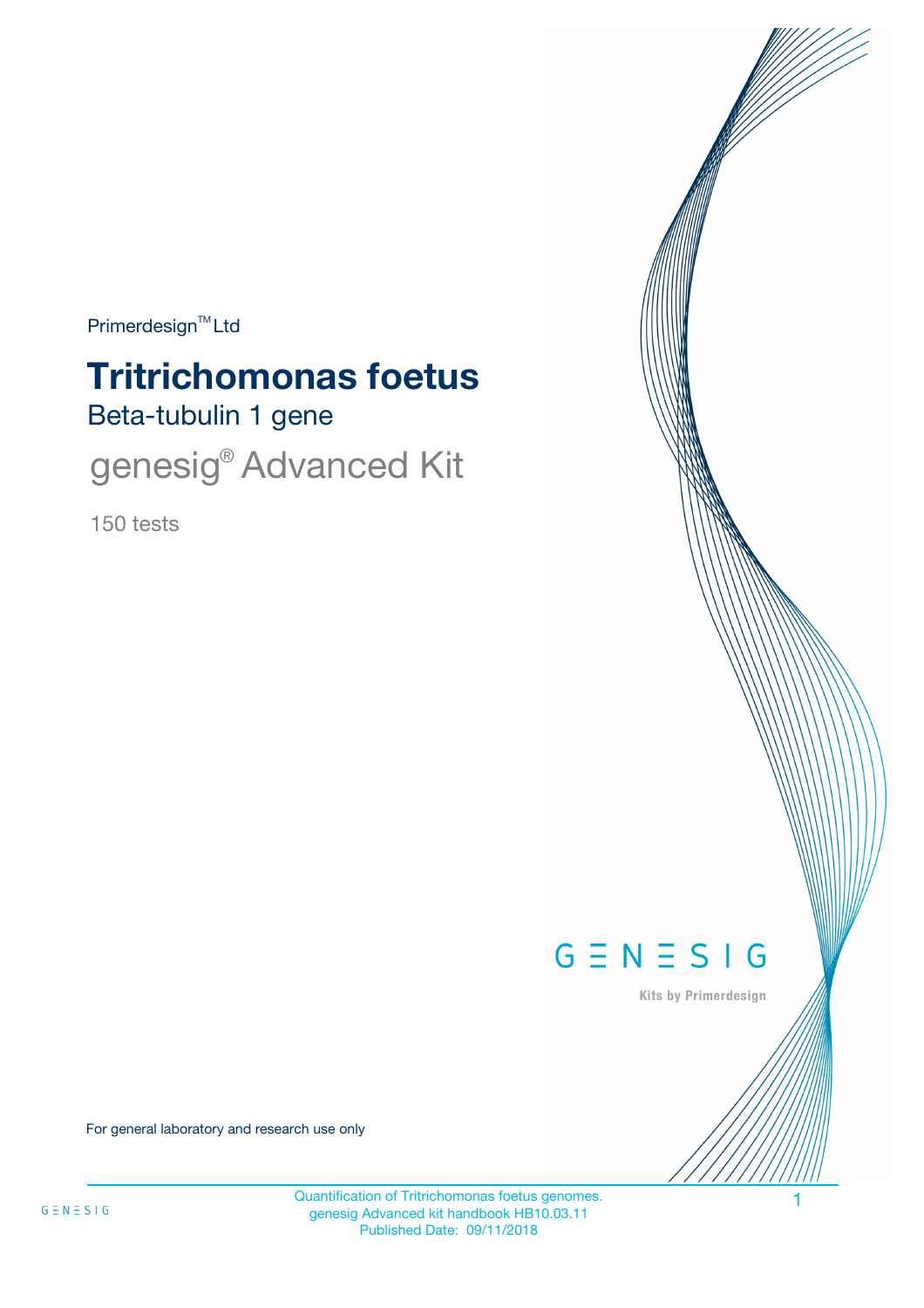## Introduction to Tritrichomonas foetus

Tritrichomonas foetus is a single celled flagellated protozoan parasite that reproduces by binary fission. The parasite is 5-25µm in length and is spindle shaped with an undulating membrane seen over the entire length of the body caused by a recurrent flagella. The organism has four flagella that are used to produce a jerky forward motion. This organism parasitizes both the reproductive tract of naturally bred cattle and the digestive tract of domestic cats.

In cattle, the protozoa infects the female reproductive tract when transmitted from the foreskin of the bull where the parasite resides. Due to an increase in artificial insemination procedures, cases of cattle infection are decreasing.

In domestic cats, the protozoa infect and colonise the large intestine as motile trophozoites. The infection is most likely to be transmitted via the fecal-oral route or direct contact as the infection is mainly seen in colonies of cats. There is little useful treatment for infected cats as the organism is resistant to most traditional anti-protozoal drugs, and the use of antibiotics may prolong shedding whilst alleviating the symptoms but not eradicating the parasite, which can persist for the lifetime of the cat.

Infection in cattle may cause infertility and is thought to be linked to spontaneous abortions in the first trimester of pregnancy. Infection in cats results in colitis and chronic diarrhea with mild to severe inflammation of the colon and infiltration of lymphocytes and plasma cells. These symptoms may persist for up to 2 years but on average can be overcome in nine months. There is however evidence that after the symptoms have finished, shedding may still occur for several months.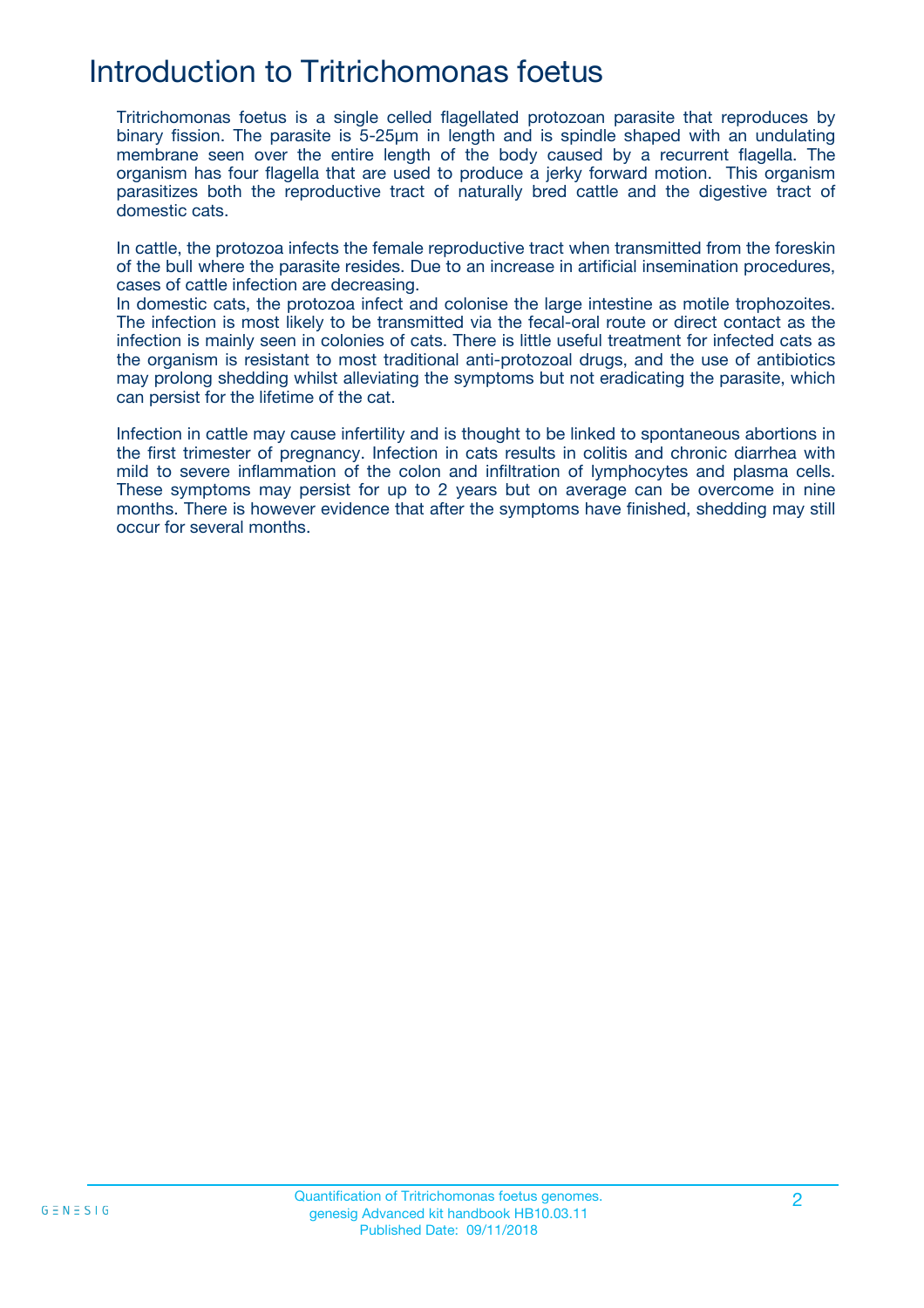# **Specificity**

The Primerdesign genesig Kit for Tritrichomonas foetus (T.foetus) genomes is designed for the in vitro quantification of T.foetus genomes. The kit is designed to have a broad detection profile. Specifically, the primers represent 100% homology with over 95% of the NCBI database reference sequences available at the time of design.

The dynamics of genetic variation means that new sequence information may become available after the initial design. Primerdesign periodically reviews the detection profiles of our kits and when required releases new versions.

The primers have 100% homology with over 95% of reference sequences in the NCBI database for beta-tubulin (AY277787.1 and AY277787.1).

If you require further information, or have a specific question about the detection profile of this kit then please send an e.mail to enquiry@primerdesign.co.uk and our bioinformatics team will answer your question.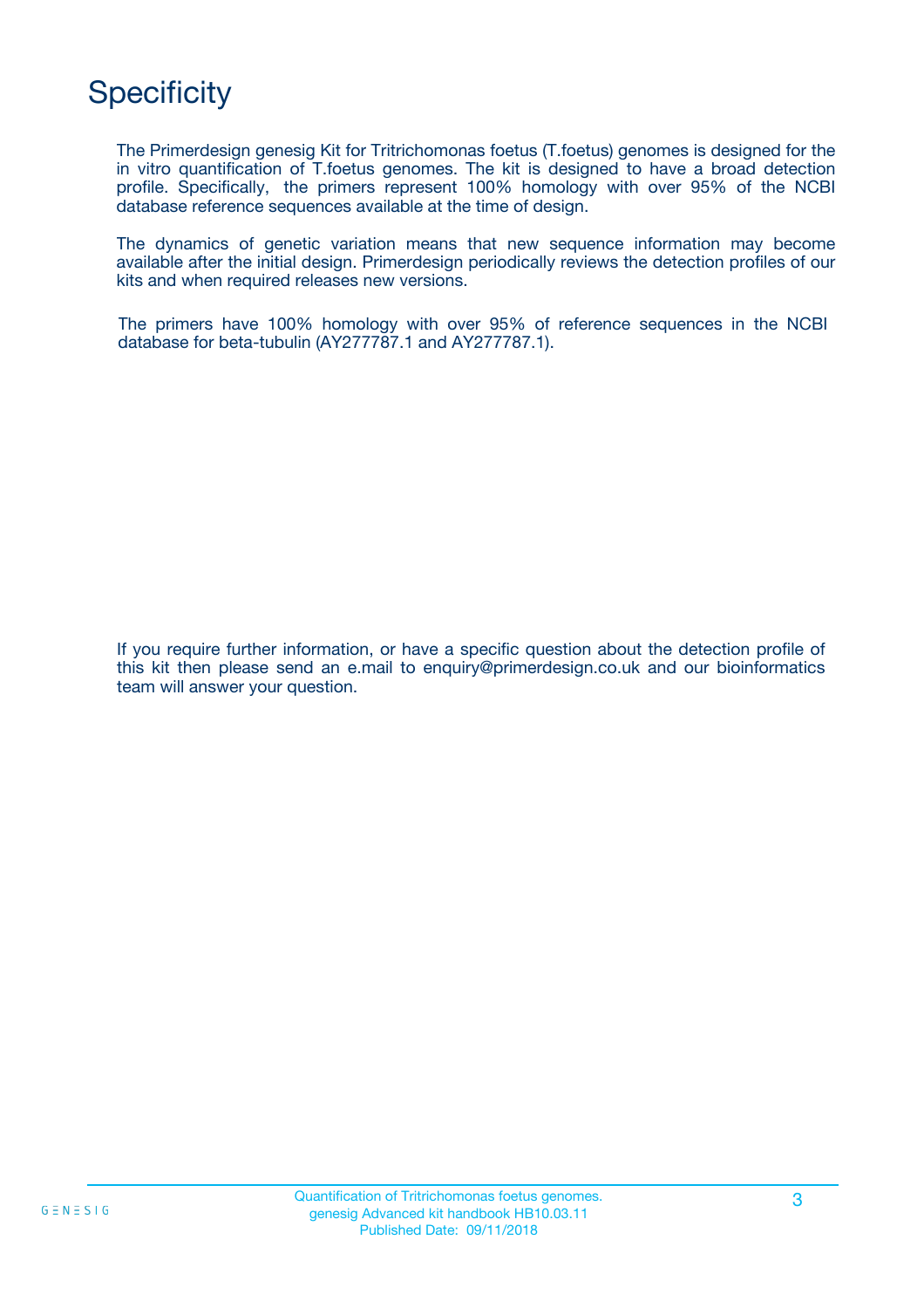## Kit contents

- **T.foetus specific primer/probe mix (150 reactions BROWN)** FAM labelled
- **T.foetus positive control template (for Standard curve RED)**
- **Internal extraction control primer/probe mix (150 reactions BROWN)** VIC labelled as standard
- **Internal extraction control DNA (150 reactions BLUE)**
- **Endogenous control primer/probe mix (150 reactions BROWN)** FAM labelled
- **RNase/DNase free water (WHITE)** for resuspension of primer/probe mixes
- **Template preparation buffer (YELLOW)** for resuspension of internal control template, positive control template and standard curve preparation

### Reagents and equipment to be supplied by the user

#### **Real-time PCR Instrument**

#### **Extraction kit**

This kit is recommended for use with genesig Easy DNA/RNA extraction kit. However, it is designed to work well with all processes that yield high quality RNA and DNA with minimal PCR inhibitors.

#### **oasig**TM **lyophilised or Precision**®**PLUS 2X qPCR Master Mix**

This kit is intended for use with oasig or PrecisionPLUS2X qPCR Master Mix.

**Pipettors and Tips**

**Vortex and centrifuge**

#### **Thin walled 1.5 ml PCR reaction tubes**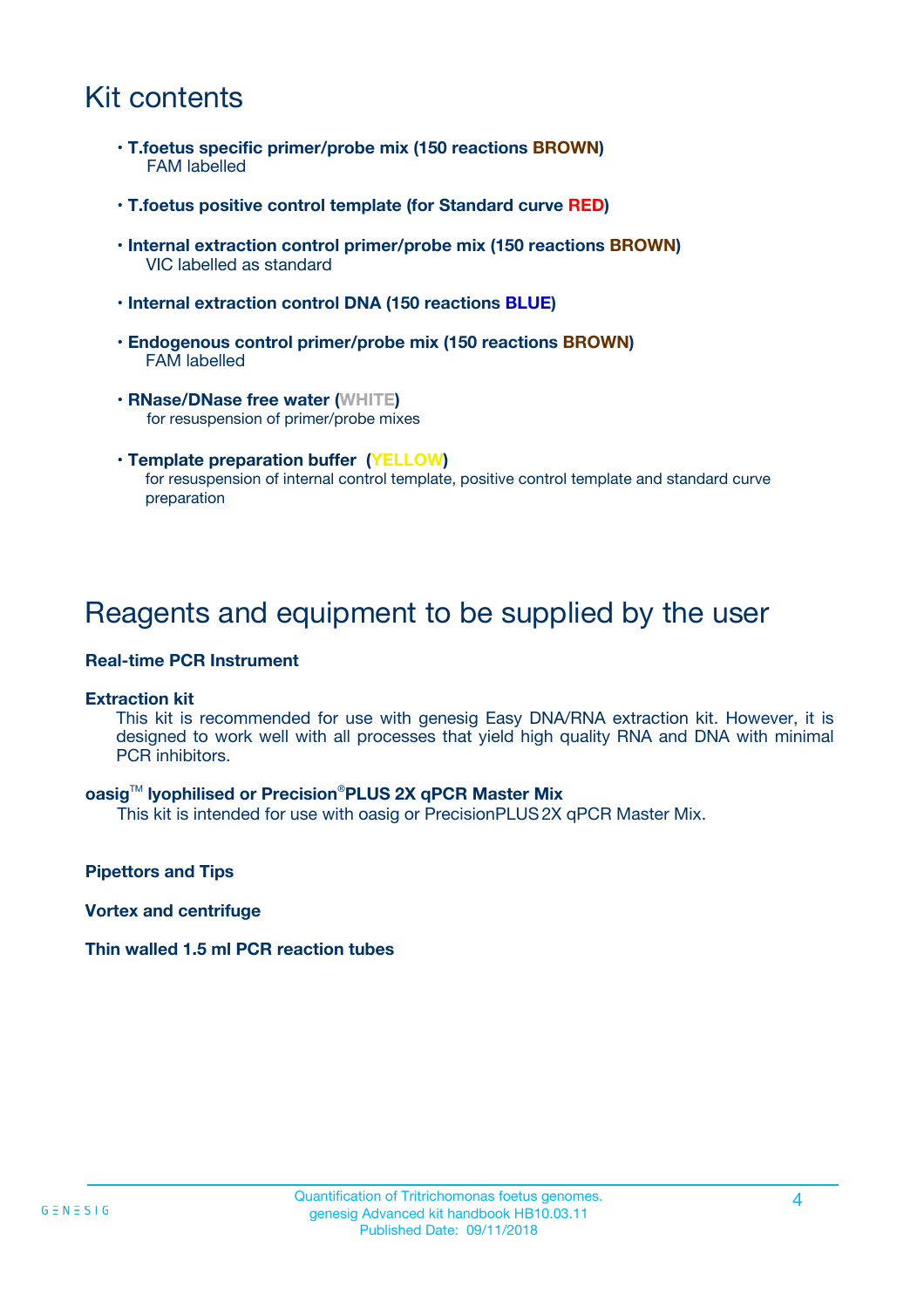### Kit storage and stability

This kit is stable at room temperature but should be stored at -20ºC on arrival. Once the lyophilised components have been resuspended they should not be exposed to temperatures above -20°C for longer than 30 minutes at a time and unnecessary repeated freeze/thawing should be avoided. The kit is stable for six months from the date of resuspension under these circumstances.

If a standard curve dilution series is prepared this can be stored frozen for an extended period. If you see any degradation in this serial dilution a fresh standard curve can be prepared from the positive control.

Primerdesign does not recommend using the kit after the expiry date stated on the pack.

### Suitable sample material

All kinds of sample material suited for PCR amplification can be used. Please ensure the samples are suitable in terms of purity, concentration, and DNA integrity (An internal PCR control is supplied to test for non specific PCR inhibitors). Always run at least one negative control with the samples. To prepare a negative-control, replace the template DNA sample with RNase/DNase free water.

### Dynamic range of test

Under optimal PCR conditions genesig T.foetus detection kits have very high priming efficiencies of >95% and can detect less than 100 copies of target template.

### Notices and disclaimers

This product is developed, designed and sold for research purposes only. It is not intended for human diagnostic or drug purposes or to be administered to humans unless clearly expressed for that purpose by the Food and Drug Administration in the USA or the appropriate regulatory authorities in the country of use. During the warranty period Primerdesign genesig detection kits allow precise and reproducible data recovery combined with excellent sensitivity. For data obtained by violation to the general GLP guidelines and the manufacturer's recommendations the right to claim under guarantee is expired. PCR is a proprietary technology covered by several US and foreign patents. These patents are owned by Roche Molecular Systems Inc. and have been sub-licensed by PE Corporation in certain fields. Depending on your specific application you may need a license from Roche or PE to practice PCR. Additional information on purchasing licenses to practice the PCR process may be obtained by contacting the Director of Licensing at Roche Molecular Systems, 1145 Atlantic Avenue, Alameda, CA 94501 or Applied Biosystems business group of the Applera Corporation, 850 Lincoln Centre Drive, Foster City, CA 94404. In addition, the 5' nuclease assay and other homogeneous amplification methods used in connection with the PCR process may be covered by U.S. Patents 5,210,015 and 5,487,972, owned by Roche Molecular Systems, Inc, and by U.S. Patent 5,538,848, owned by The Perkin-Elmer Corporation.

## Trademarks

Primerdesign™ is a trademark of Primerdesign Ltd.

genesig $^\circledR$  is a registered trademark of Primerdesign Ltd.

The PCR process is covered by US Patents 4,683,195, and 4,683,202 and foreign equivalents owned by Hoffmann-La Roche AG. BI, ABI PRISM® GeneAmp® and MicroAmp® are registered trademarks of the Applera Genomics (Applied Biosystems Corporation). BIOMEK® is a registered trademark of Beckman Instruments, Inc.; iCycler™ is a registered trademark of Bio-Rad Laboratories, Rotor-Gene is a trademark of Corbett Research. LightCycler™ is a registered trademark of the Idaho Technology Inc. GeneAmp®, TaqMan® and AmpliTaqGold® are registered trademarks of Roche Molecular Systems, Inc., The purchase of the Primerdesign™ reagents cannot be construed as an authorization or implicit license to practice PCR under any patents held by Hoffmann-LaRoche Inc.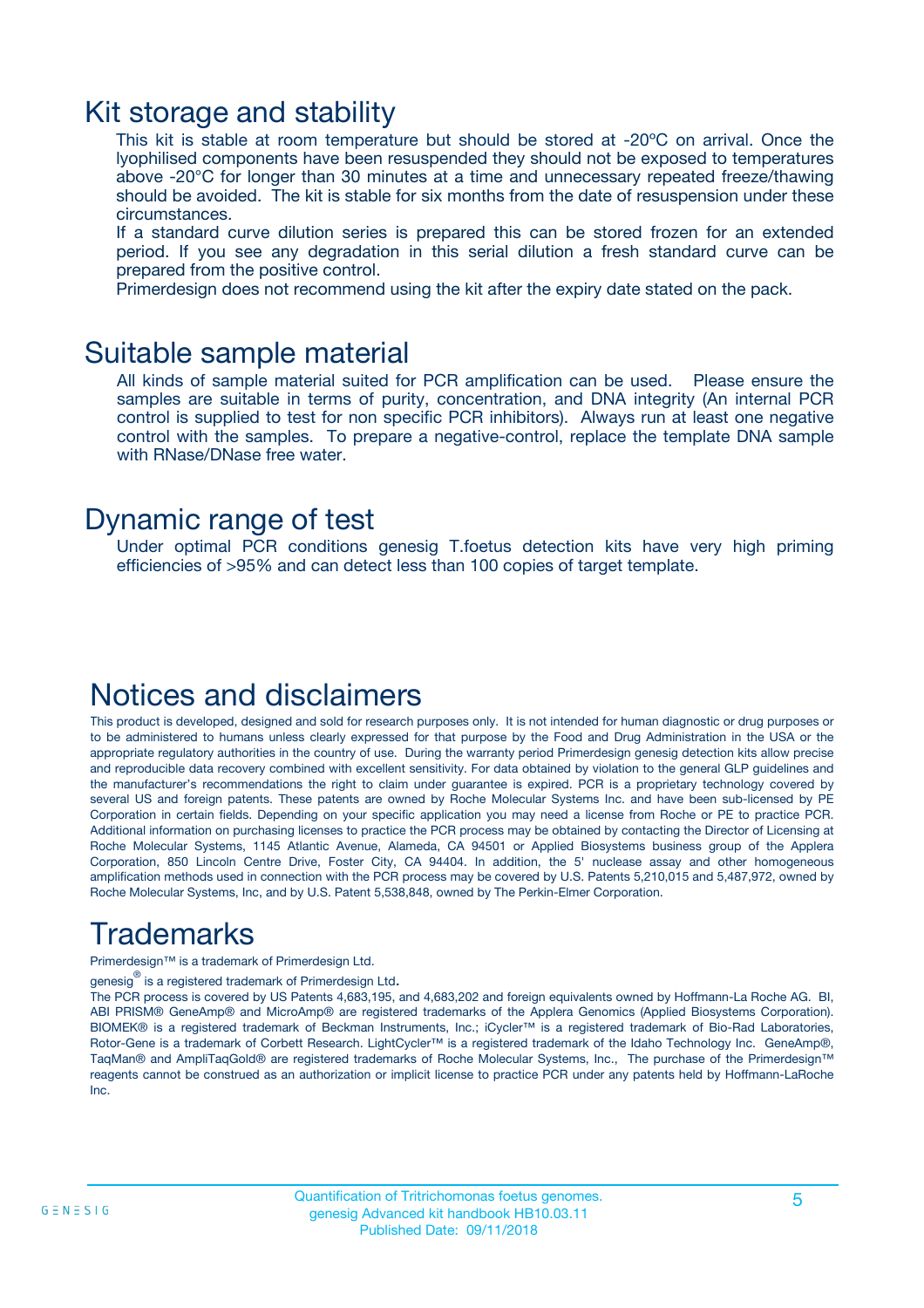## Principles of the test

#### **Real-time PCR**

A T.foetus specific primer and probe mix is provided and this can be detected through the FAM channel.

The primer and probe mix provided exploits the so-called TaqMan® principle. During PCR amplification, forward and reverse primers hybridize to the T.foetus DNA. A fluorogenic probe is included in the same reaction mixture which consists of a DNA probe labeled with a 5`-dye and a 3`-quencher. During PCR amplification, the probe is cleaved and the reporter dye and quencher are separated. The resulting increase in fluorescence can be detected on a range of qPCR platforms.

#### **Positive control**

For copy number determination and as a positive control for the PCR set up, the kit contains a positive control template. This can be used to generate a standard curve of T.foetus copy number / Cq value. Alternatively the positive control can be used at a single dilution where full quantitative analysis of the samples is not required. Each time the kit is used, at least one positive control reaction must be included in the run. A positive result indicates that the primers and probes for detecting the target T.foetus gene worked properly in that particular experimental scenario. If a negative result is obtained the test results are invalid and must be repeated. Care should be taken to ensure that the positive control does not contaminate any other kit component which would lead to false-positive results. This can be achieved by handling this component in a Post PCR environment. Care should also be taken to avoid cross-contamination of other samples when adding the positive control to the run. This can be avoided by sealing all other samples and negative controls before pipetting the positive control into the positive control well.

#### **Negative control**

To validate any positive findings a negative control reaction should be included every time the kit is used. For this reaction the RNase/DNase free water should be used instead of template. A negative result indicates that the reagents have not become contaminated while setting up the run.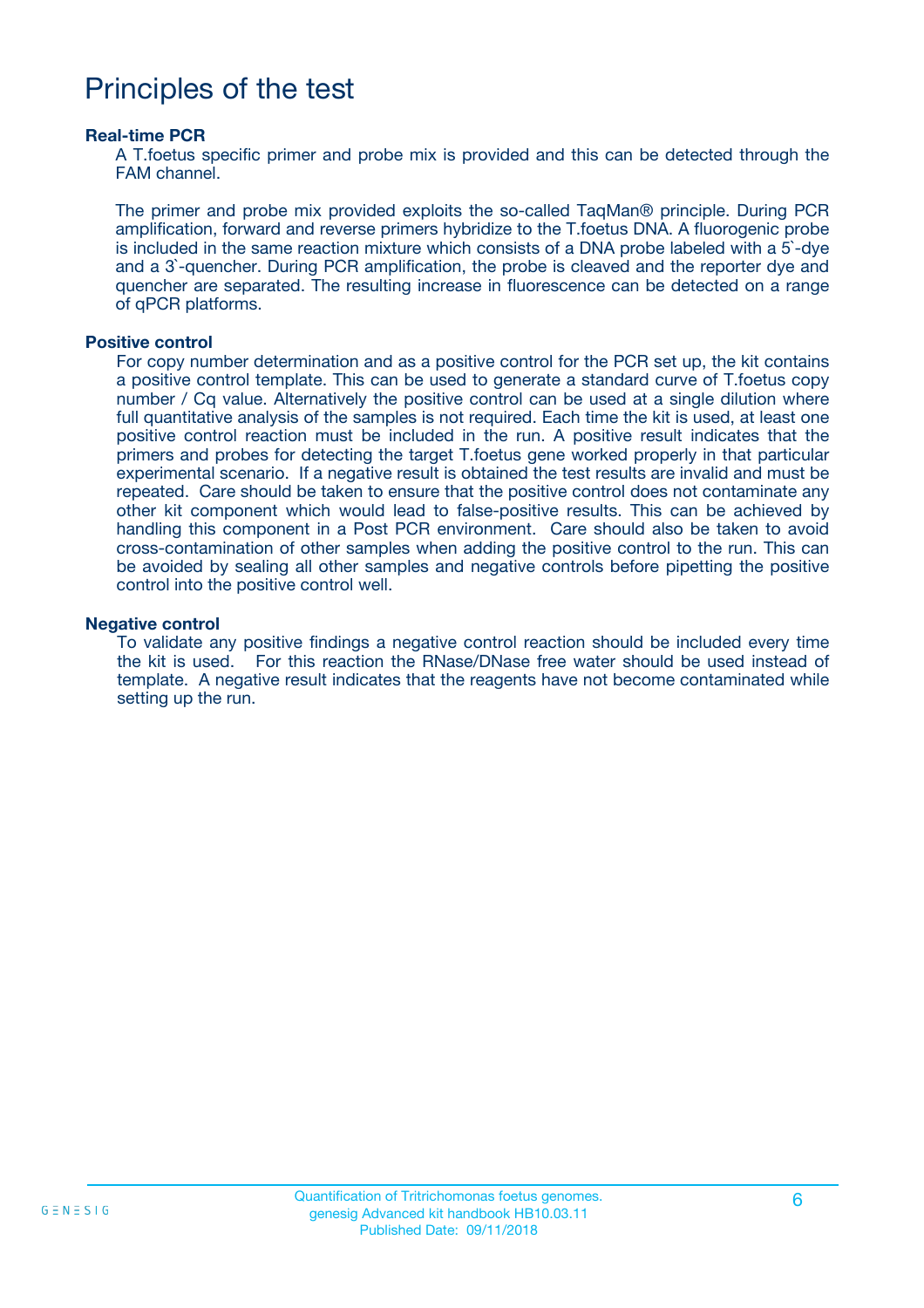#### **Internal DNA extraction control**

When performing DNA extraction, it is often advantageous to have an exogenous source of DNA template that is spiked into the lysis buffer. This control DNA is then co-purified with the sample DNA and can be detected as a positive control for the extraction process. Successful co-purification and qPCR for the control DNA also indicates that PCR inhibitors are not present at a high concentration.

A separate primer and probe mix are supplied with this kit to detect the exogenous DNA using qPCR. The primers are present at PCR limiting concentrations which allows multiplexing with the target sequence primers. Amplification of the control DNA does not interfere with detection of the T.foetus target DNA even when present at low copy number. The Internal control is detected through the VIC channel and gives a Cq value of 28+/-3.

#### **Endogenous control**

To confirm extraction of a valid biological template, a primer and probe mix is included to detect an endogenous gene. Detection of the endogenous control is through the FAM channel and it is NOT therefore possible to perform a multiplex with the T.foetus primers. A poor endogenous control signal may indicate that the sample did not contain sufficient biological material.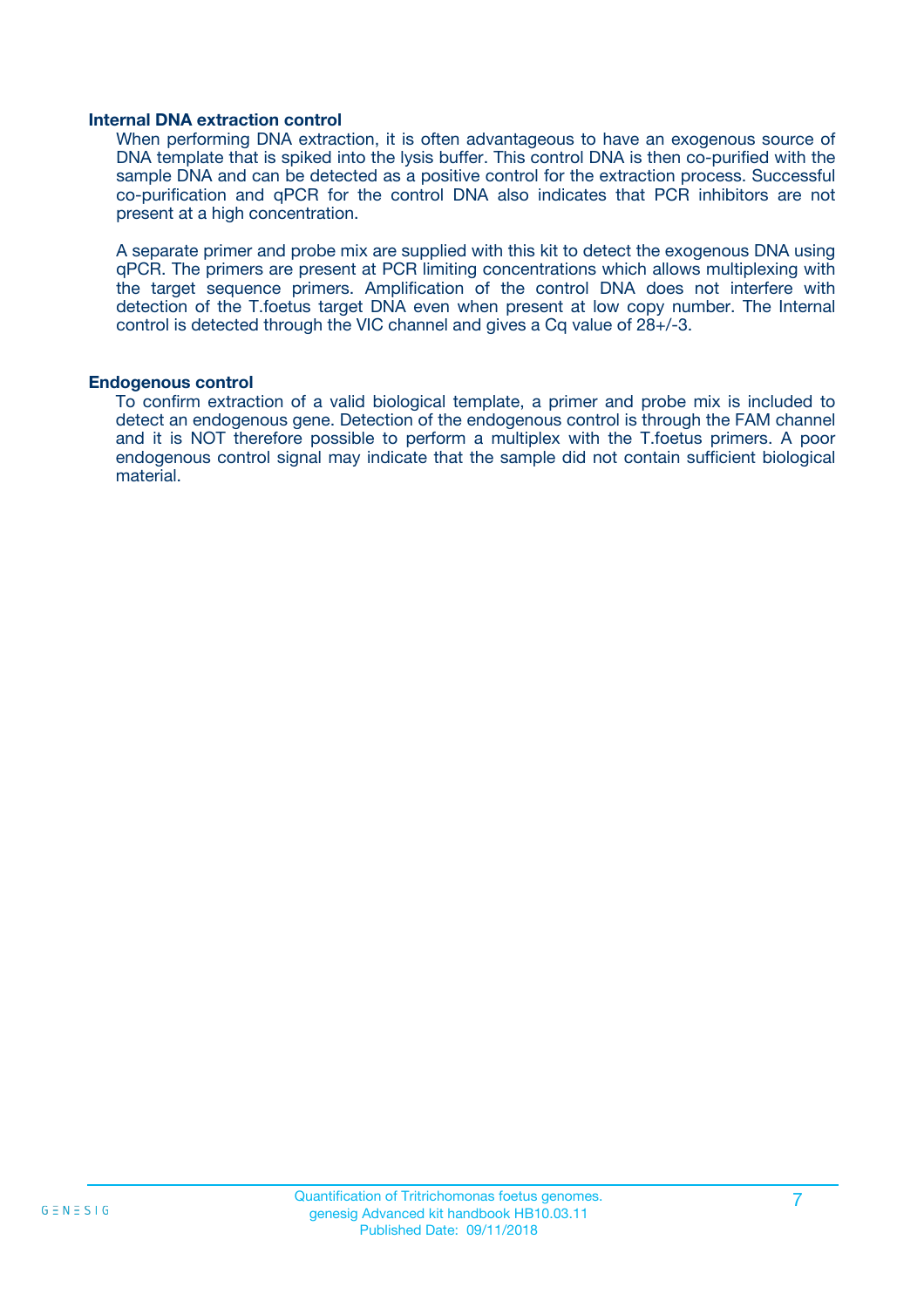### Resuspension protocol

To minimize the risk of contamination with foreign DNA, we recommend that all pipetting be performed in a PCR clean environment. Ideally this would be a designated PCR lab or PCR cabinet. Filter tips are recommended for all pipetting steps.

- **1. Pulse-spin each tube in a centrifuge before opening.** This will ensure lyophilised primer and probe mix is in the base of the tube and is not spilt upon opening the tube.
- **2. Resuspend the primer/probe mixes in the RNase/DNase free water supplied, according to the table below:**

To ensure complete resuspension, vortex each tube thoroughly.

| Component - resuspend in water                       |          |  |
|------------------------------------------------------|----------|--|
| <b>Pre-PCR pack</b>                                  |          |  |
| T.foetus primer/probe mix (BROWN)                    | $165$ µl |  |
| Internal extraction control primer/probe mix (BROWN) | $165$ µl |  |
| Endogenous control primer/probe mix (BROWN)          | 165 µl   |  |

**3. Resuspend the internal control template and positive control template in the template preparation buffer supplied, according to the table below:** To ensure complete resuspension, vortex each tube thoroughly.

| Component - resuspend in template preparation buffer |  |  |  |
|------------------------------------------------------|--|--|--|
| <b>Pre-PCR heat-sealed foil</b>                      |  |  |  |
| Internal extraction control DNA (BLUE)               |  |  |  |
| <b>Post-PCR heat-sealed foil</b>                     |  |  |  |
| T. foetus Positive Control Template (RED) *          |  |  |  |

\* This component contains high copy number template and is a VERY significant contamination risk. It must be opened and handled in a separate laboratory environment, away from the other components.

### DNA extraction

The internal extraction control DNA can be added either to the DNA lysis/extraction buffer or to the DNA sample once it has been resuspended in lysis buffer.

**DO NOT add the internal extraction control DNA directly to the unprocessed biological sample as this will lead to degradation and a loss in signal.**

- **1. Add 4µl of the Internal extraction control DNA (BLUE) to each sample in DNA lysis/extraction buffer per sample.**
- **2. Complete DNA extraction according to the manufacturers protocols.**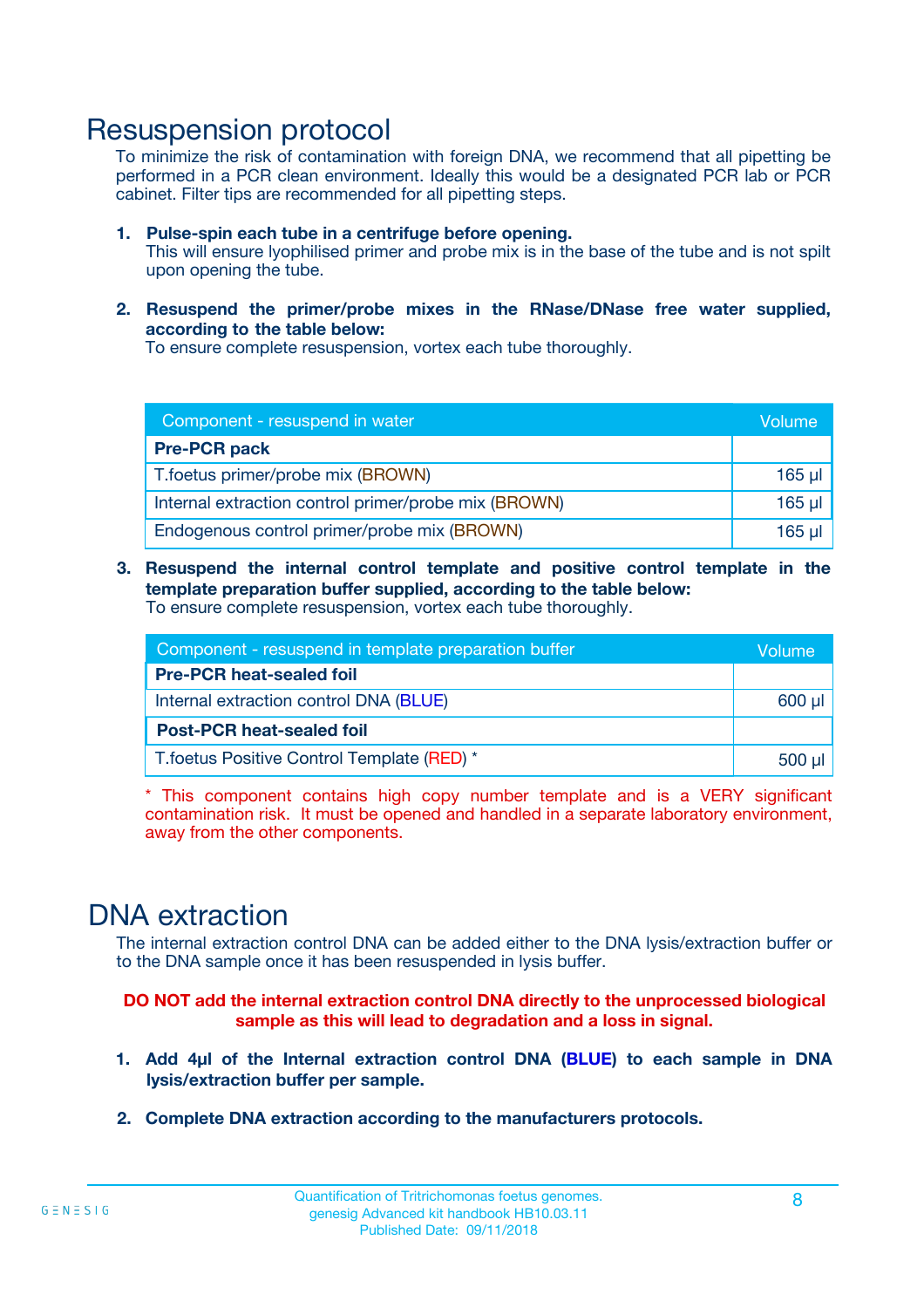# qPCR detection protocol

**1. For each DNA sample prepare a reaction mix according to the table below:** Include sufficient reactions for positive and negative controls.

| Component                                            | Volume   |
|------------------------------------------------------|----------|
| oasig or PrecisionPLUS 2X qPCR Master Mix            | $10 \mu$ |
| T.foetus primer/probe mix (BROWN)                    | 1 µI l   |
| Internal extraction control primer/probe mix (BROWN) | 1 µl     |
| <b>RNase/DNase free water (WHITE)</b>                | $3 \mu$  |
| <b>Final Volume</b>                                  | 15 µl    |

**2. For each DNA sample prepare an endogenous control reaction according to the table below (Optional):**

**This control reaction will provide useful information regarding the quality of the biological sample.**

| Component                                   | Volume          |
|---------------------------------------------|-----------------|
| oasig or PrecisionPLUS 2X qPCR Master Mix   | 10 µl           |
| Endogenous control primer/probe mix (BROWN) | 1 µI            |
| <b>RNase/DNase free water (WHITE)</b>       | $4 \mu$         |
| <b>Final Volume</b>                         | 15 <sub>µ</sub> |

- **3. Pipette 15µl of each mix into individual wells according to your qPCR experimental plate set up.**
- **4. Prepare sample DNA templates for each of your samples.**
- **5. Pipette 5µl of DNA template into each well, according to your experimental plate set up.**

For negative control wells use 5µl of RNase/DNase free water. The final volume in each well is 20ul.

**6. If a standard curve is included for quantitative analysis, prepare a reaction mix according to the table below:**

| Component                                 | Volume          |
|-------------------------------------------|-----------------|
| oasig or PrecisionPLUS 2X qPCR Master Mix | $10 \mu$        |
| T.foetus primer/probe mix (BROWN)         |                 |
| <b>RNase/DNase free water (WHITE)</b>     | $4 \mu$         |
| <b>Final Volume</b>                       | 15 <sub>µ</sub> |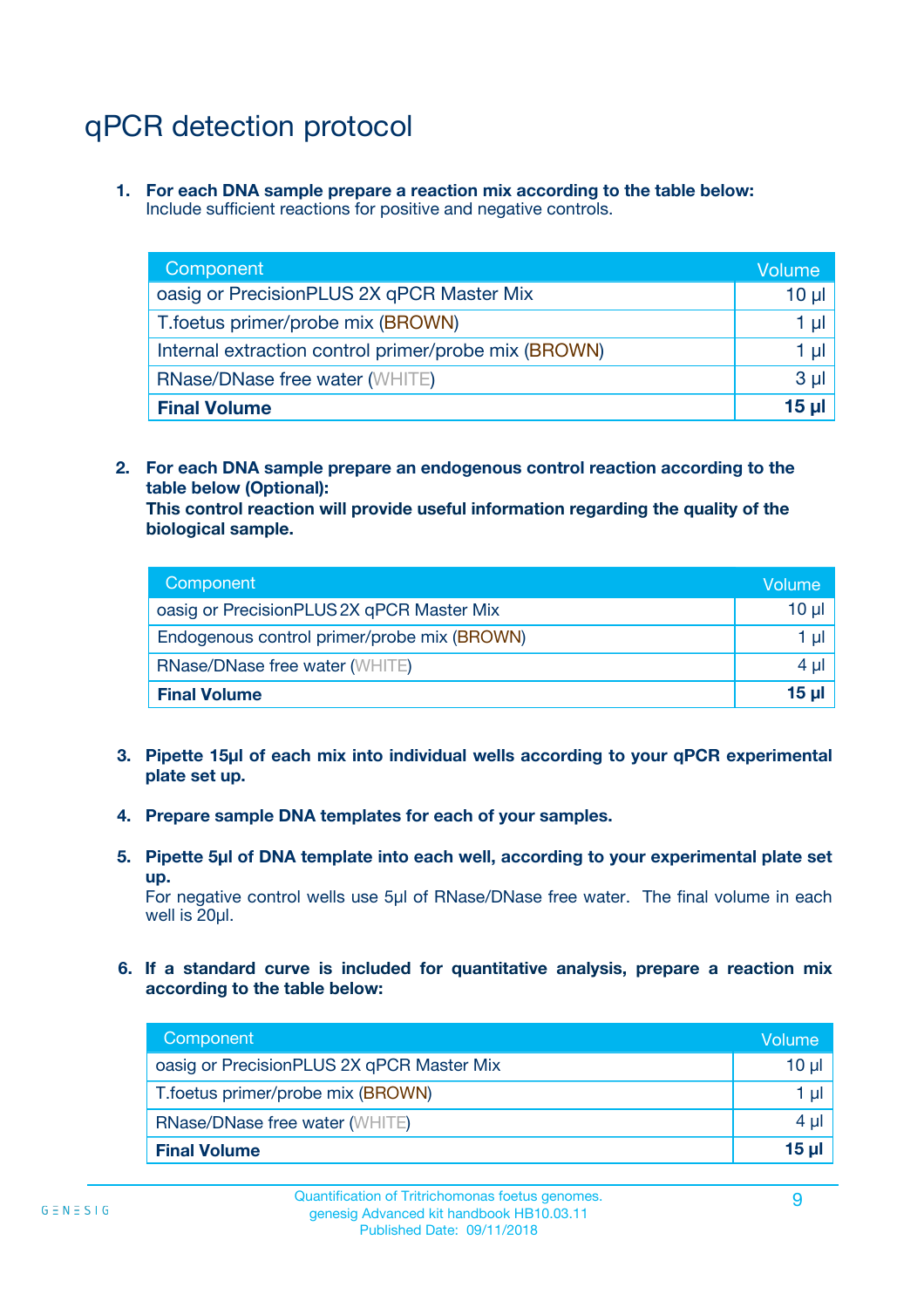#### **7. Preparation of standard curve dilution series.**

- 1) Pipette 90µl of template preparation buffer into 5 tubes and label 2-6
- 2) Pipette 10µl of Positive Control Template (RED) into tube 2
- 3) Vortex thoroughly
- 4) Change pipette tip and pipette 10µl from tube 2 into tube 3
- 5) Vortex thoroughly

Repeat steps 4 and 5 to complete the dilution series

| <b>Standard Curve</b>         | <b>Copy Number</b>     |
|-------------------------------|------------------------|
| Tube 1 Positive control (RED) | $2 \times 10^5$ per µl |
| Tube 2                        | $2 \times 10^4$ per µl |
| Tube 3                        | $2 \times 10^3$ per µl |
| Tube 4                        | $2 \times 10^2$ per µl |
| Tube 5                        | 20 per µl              |
| Tube 6                        | 2 per µl               |

**8. Pipette 5µl of standard template into each well for the standard curve according to your experimental plate set up.**

#### The final volume in each well is 20µl.

## qPCR amplification protocol

Amplification conditions using oasig or PrecisionPLUS 2X qPCR Master Mix.

|             | <b>Step</b>       | <b>Time</b>     | Temp    |
|-------------|-------------------|-----------------|---------|
|             | Enzyme activation | 2 min           | 95 °C   |
| Cycling x50 | Denaturation      | 10 <sub>s</sub> | 95 $°C$ |
|             | DATA COLLECTION * | 60 s            | 60 °C   |

\* Fluorogenic data should be collected during this step through the FAM and VIC channels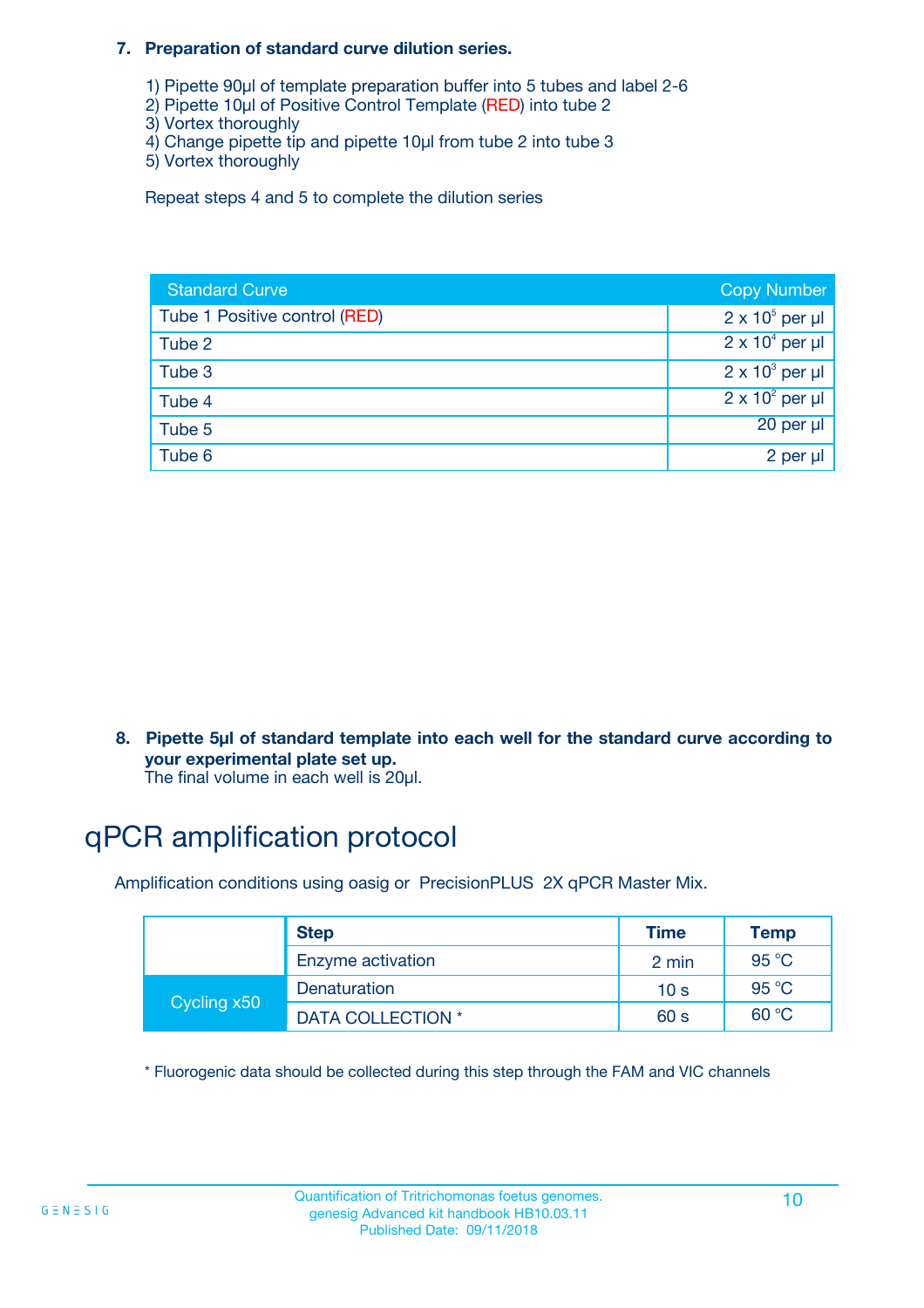# Interpretation of results

| <b>Target</b><br>(FAM) | <b>Internal</b><br>control<br>(NIC) | <b>Positive</b><br>control | <b>Negative</b><br>control | Interpretation                                                                                                  |
|------------------------|-------------------------------------|----------------------------|----------------------------|-----------------------------------------------------------------------------------------------------------------|
| $\leq 30$              | $+ 1 -$                             | ÷                          |                            | <b>POSITIVE QUANTITATIVE RESULT</b><br>calculate copy number                                                    |
| > 30                   | ٠                                   | ÷                          |                            | <b>POSITIVE QUANTITATIVE RESULT</b><br>calculate copy number                                                    |
| > 30                   |                                     | ÷                          |                            | <b>POSITIVE QUALITATIVE RESULT</b><br>do not report copy number as this<br>may be due to poor sample extraction |
|                        | ٠                                   | ÷                          |                            | <b>NEGATIVE RESULT</b>                                                                                          |
| $+ 1 -$                | $+ 1 -$                             | ÷                          | $\leq 35$                  | <b>EXPERIMENT FAILED</b><br>due to test contamination                                                           |
| $+ 1 -$                | $+ 1 -$                             | ÷                          | > 35                       | $\star$                                                                                                         |
|                        |                                     | ÷                          |                            | <b>SAMPLE PREPARATION FAILED</b>                                                                                |
|                        |                                     |                            | $+$ /                      | <b>EXPERIMENT FAILED</b>                                                                                        |

Positive control template (**RED**) is expected to amplify between Cq 16 and 23. Failure to satisfy this quality control criterion is a strong indication that the experiment has been compromised.

\*Where the test sample is positive and the negative control is positive with a  $Ca > 35$ , the sample must be reinterpreted based on the relative signal strength of the two results:



If the sample amplifies  $> 5$  Cq earlier than the negative control then the sample should be reinterpreted (via the table above) with the negative control verified as negative.



If the sample amplifies  $< 5$  Cq earlier than the negative control then the positive sample result is invalidated and<br>the result should be determined  $the$  result should be inconclusive due to test contamination. The test for this sample should be repeated.